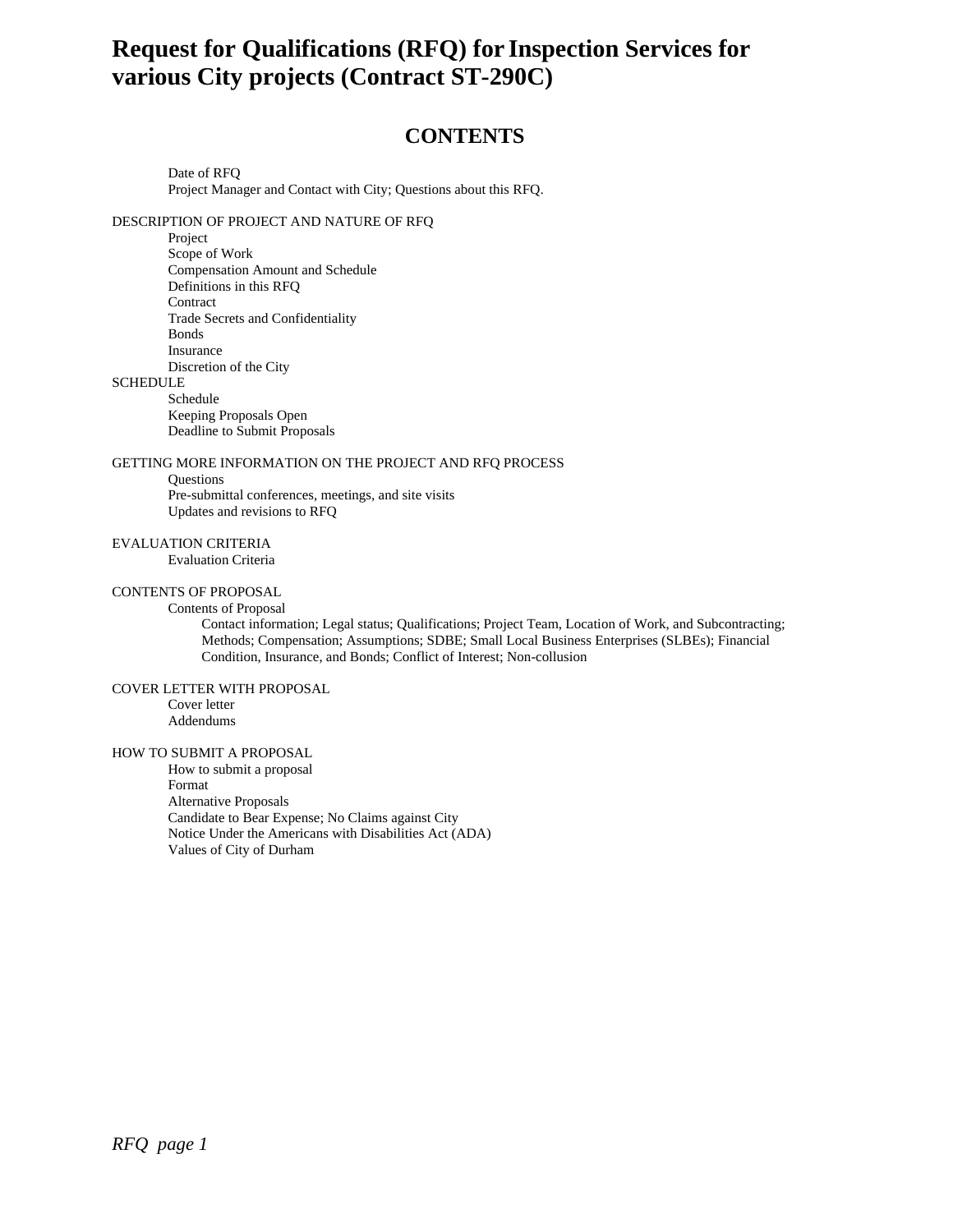# **Request for Qualifications (RFQ) for Inspection Services for various City projects (Contract ST-290C)**

### **10. Date of RFQ**: February 19, 2019

#### **20. Project Manager and Contact with City; Questions about this RFQ.** Direct questions and concerns to

Clint Blackburn, P.E. Public Works Department 101 City Hall Plaza 3rd Floor Durham, NC 27701-3329 (919) 560-4326 Ext 30245 clint.blackburn@DurhamNC.gov

If you have concerns about this RFQ that you believe are not being addressed by the project manager, please contact Mr. Ed Venable, Contracting Manager at (919) 560-4326.

#### **DESCRIPTION OF PROJECT AND NATURE OF RFQ**

**30. Project**. This is a Request for Qualifications (RFQ) from qualified firms (Engineers) to provide Inspection services for ST-290 Repair & Repaving, ST-298 Pavement Preservation, ST-299 Asphalt Rejuvenation, & ST-297 Asphalt Repair. The City of Durham will hire two different firms. One firm will inspect ST-290, ST-298, & ST-299 and the other firm will inspect ST-297. The inspectors must have the appropriate NCDOT Certifications.

**40. Scope of Work**. The City is soliciting a person or firm to provide Paving Inspection, Microsurfacing, Cape Seal, Crack Seal, and Pavement Repair for the below listed projects. The firm must provide a NCDOT Certified Paving Inspector.

#### **Paving Inspection:**

All contracts are of a limited duration of approximately 150 days each. Inspector is to be on site to observe paving operations, pavement repair, utility adjustments, milling, and pavement preservation treatments. The Inspector shall be appropriately trained in safety procedures. The following are typical activities that will be performed. The temperature of the asphalt is tested on a representative sample of trucks, and low or high temperature loads are rejected. Observe the lay down of the asphalt for consistency. Verify the tact has been appropriately placed. Secure the truck weight tickets and code each one for the locations using a Facility ID. Verify the quantities of pay items installed by the Contractor. Typical pay items include patching, milling, utility adjustments, striping and detection loops. Direct the General Contractor to do additional patching as conditions warrant. Verify the correct deployment and operation of traffic control per MUTCD guidelines. Log into the City's program management software, PDRX, to review and approve Contractor entries. Maintain a daily report of filed conditions and work activities. Perform a punchlist inspection. Ensure the Contractor maintains a tidy worksite. After paving operations are complete, verify that the manhole lids can be opened, valve covers operate, and that catch basins are left clean. Attend weekly meetings with the Contractor and Contracting Group. Provide a written assessment on a weekly basis on how the work is progressing. Verify the thickness of the asphalt. Be aware of the traffic detection loops and their proper installation in coordination with the Transportation Department. The Inspector will need to be present while the contractor is working. Overtime work may be required in the evenings, and possibly on Saturdays. Monitor the time that a milled street remains unpaved and exposed to the elements. Verify that raised milled joints are painted orange and that manholes are painted or have mountable devices. Observe the Contractors density testing and core testing.

#### Project Locations:

The project links will be posted to the City of Durham, Public Works – Street Repaving page in the coming weeks, prior to Pre-Bid meeting:

# https://durhamnc.gov/587/Street-Repaving

**50. Compensation Amount and Schedule**. Progress payments will be made on a monthly basis reflective of the deliverables. Some months will involve a high level of activity, while other months will only involve a modest amount of monitoring of the activities of others as they perform their work.

It is not anticipated that there will be expenses to be charged separately for the Project Manager activities. Vehicle and equipment will not be a reimbursable expense and must be supplied by the firm.

**60. Definitions in this RFQ: City, RFQ, Proposal, Candidate, Contractor, Should**. Unless the context indicates otherwise – (a) The expressions "RFQ," "this RFQ," and "the RFQ" refer to this document as it may be amended or updated. (b) "City" and "city" mean the City of Durham. (c) The "proposal" is the response of a person, firm, or corporation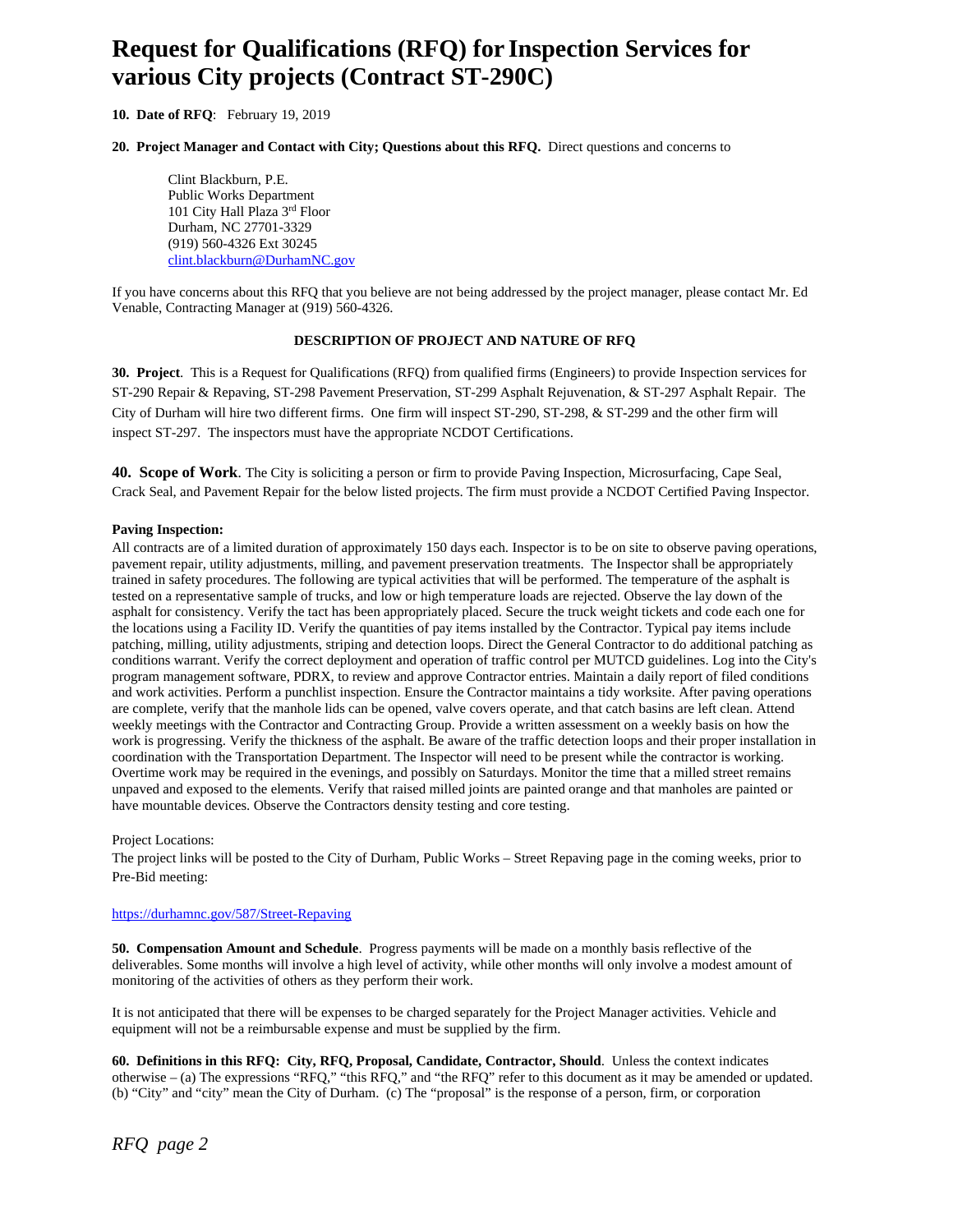proposing to provide the services sought by this RFQ. (d) The word "Candidate" or "candidate" is the person, firm, or corporation that submits a proposal or that is considering submitting a proposal. (e) The word "Contractor" or "contractor" is the person, firm, or corporation with which the City enters into a contract to provide the services sought by this RFQ. That is, "contractor" generally refers to a successful candidate that has obtained a fully executed contract with the City, while "candidate" is generally reserved to the stage before a contract has been signed. (f) The word "should" is used to tell candidates what the City thinks it wants and/or what the project manager thinks is best. Candidates that want to increase the likelihood of being selected will, in general, do what the RFQ says candidates "should" do, but failure to comply with all "shoulds" will not necessarily and automatically result in rejection.

**70. Contract**. The City anticipates that the conclusion of the RFQ process will be a contract between the City and the successful candidate under which the successful candidate will provide the goods and services generally described in this RFQ. It is the City's intention to use the contract that is attached as Exhibit A, modified and filled in to reflect the RFQ and the proposal. If a candidate objects to any of the contract, it should state the objections in its proposal.

**73. Equal Business Opportunity Program.** It is the policy of the City to provide equal opportunities for City contracting for small firms owned by socially and economically disadvantaged persons doing business in the City's Contracting Marketplace. It is further the policy of the City to prohibit discrimination against any firm in pursuit of these opportunities, to conduct its contracting activities so as to prevent such discrimination, to correct present effects of past discrimination and to resolve complaints of discrimination.

While there are no SDBE participation goals for this project, in accordance with the Ordinance, all contractors are required to provide information requested in the "SDBE Professional Services Forms" package (Exhibit B). **Proposals that do not contain the appropriate, completed "Professional Services Forms" will be deemed non-responsive and ineligible for consideration.** The "Declaration of Performance," "Participation Documentation," Managerial Profile," "Equal Employment Opportunity Statement" and the "Employee Breakdown" documents are required of all contractors. In lieu of "Employee Breakdown," contractors may submit a copy of the current EEO-1 form (corporate basis). Other forms in the package should be used as needed.

The Department of Equal Opportunity/Equity Assurance is responsible for the Equal Business Opportunity Program. All questions about "SDBE Professional Services Forms" should be referred to Deborah Giles or other department staff at (919) 560-4180.

**80. Trade Secrets and Confidentiality.** As a general rule, all submissions to the City are available to any member of the public. However, if materials qualify as provided in this section, the City will take reasonable steps to keep trade secrets confidential.

#### Definitions.

In this section (Trade Secrets and Confidentiality) –

The term "candidate" includes the candidate as contractor (that is, after it is a party to a contract with the City). The term "trade secret" means business or technical information, including but not limited to a formula, pattern, program, device, compilation of information, method, technique, or process that:

a. Derives independent actual or potential commercial value from not being generally known or readily ascertainable through independent development or reverse engineering by persons who can obtain economic value from its disclosure or use; and

b. Is the subject of efforts that are reasonable under the circumstances to maintain its secrecy.

The existence of a trade secret shall not be negated merely because the information comprising the trade secret has also been developed, used, or owned independently by more than one person, or licensed to other persons. The term "record" means all documents, papers, letters, maps, books, photographs, films, sound recordings, magnetic or other tapes, electronic data-processing records, artifacts, or other documentary material, regardless of physical form or characteristics, received by the City of Durham in connection with the candidate's proposal.

**(a) Designation of Confidential Records.** To the extent that the candidate wishes to maintain the confidentiality of trade secrets contained in materials provided to the City, the candidate shall prominently designate the material with the words "trade secrets" at the time of its initial disclosure to the City. The candidate shall not designate any material provided to the City as trade secrets unless the candidate has a reasonable and good-faith belief that the material contains a trade secret. When requested by the City, the candidate shall promptly disclose to the City the candidate's reasoning for designating material as trade secrets; the candidate may need to label parts of that reasoning as trade secrets. In providing materials to the City, the candidate shall make reasonable efforts to separate those designated as trade secrets from those not so designated, both to facilitate the City's use of the materials and to minimize the opportunity for accidental disclosure. For instance, if only a sentence or paragraph on a page is a trade secret, the page must be marked clearly to communicate that distinction. To avoid mistake or confusion, it is generally best to have only trade secret information on a page and nothing else on that page.

To the extent authorized by applicable state and federal law, the City shall maintain the confidentiality of records designated "trade secrets" in accordance with this section. Whenever the candidate ceases to have a good-faith belief that a particular record contains a trade secret, it shall promptly notify the City.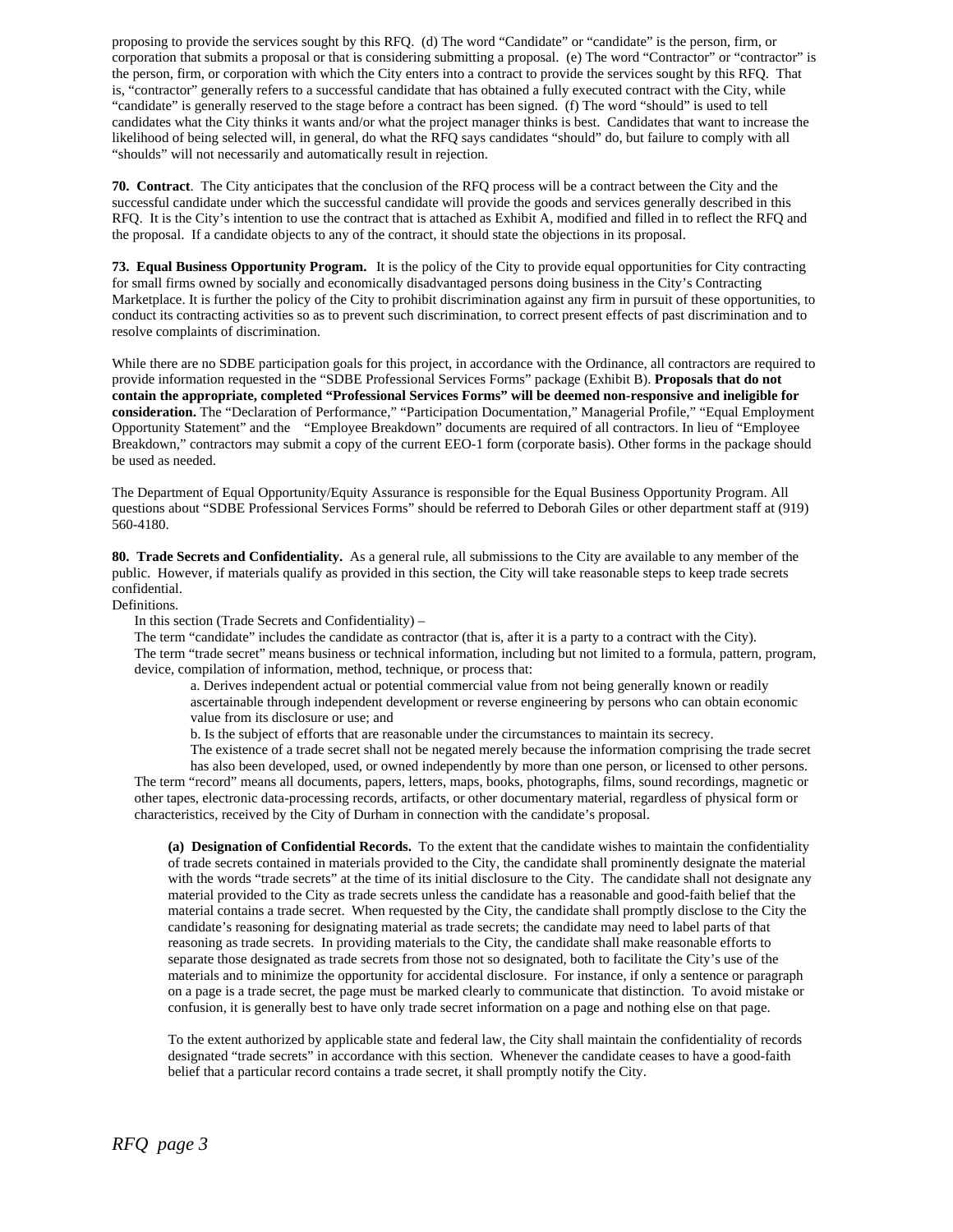**(b) Request by Public for Access to Record.** When any person requests the City to provide access to a record designated as a trade secret in accordance with subsection (a) above, the City may

(1) decline the request for access,

(2) notify the candidate of the request and that the City has provided, or intends to provide, the person access

to the record because applicable law requires that the access be granted, or

(3) notify the candidate of the request and that the City intends to decline the request.

Before declining the request, the City may require the candidate to give further assurances so that the City can be certain that the candidate will comply with subsection (c) below.

**(c) Defense of City**. If the City declines the request for access to a record designated as trade secrets in accordance with subsection (a), then, in consideration of the promises in (b) above and for considering the candidate's proposal, the candidate agrees that it shall defend, indemnify, and save harmless Indemnitees from and against all Charges that arise in any manner from, in connection with, or out of the City's non-disclosure of the records. In providing that defense, the candidate shall at its sole expense defend Indemnitees with legal counsel. The legal counsel shall be limited to attorneys reasonably acceptable to the City Attorney.

Definitions. As used in this subsection (c), "Charges" means claims, judgments, costs, damages, losses, demands, liabilities, fines, penalties, settlements, expenses, attorneys' fees, and interest. Indemnitees" means the City, and officers, officials, independent contractors, agents, and employees, of the City. "Indemnitees" does not include the candidate. The City may require the candidate to provide proof of the candidate's ability to pay the amounts that may reasonably be expected to become monetary obligations of the candidate pursuant to this section. If the candidate fails to provide that proof in a timely manner, the City shall not be required to keep confidential the records whose non-disclosure gives rise to the potential monetary obligation. Nothing in this agreement shall require the City to require any person (including the City itself) to be placed in substantial risk of imprisonment, of being found by a court to be in contempt, or of being in violation of a court order. This subsection (c) is separate from and is to be construed separately from any other indemnification and warranty provisions in the contract between the City and the candidate.

#### **85. Reserved.**

**90. Bonds** No performance bond or payment bond is required for this contract.

**100. . Insurance**. Contractor agrees to maintain, on a primary basis and at is sole expense, at all times during the life of this Contract the following coverage's and limits. The requirements contained herein, as well as City's review or acceptance of insurance maintained by Contractor is not intended to and shall not in any manner limit or qualify the liabilities or obligations assumed by Contractor under this Contract. All insurance companies must be authorized to do business in North Carolina and have no less than an A VIII rating or better.

- **1) Commercial General Liability** Combined single limit of no less than \$1,000,000 each occurrence and \$2,000,000 aggregate. Coverage shall not contain any endorsement(s) excluding nor limiting Product/Completed Operations, Contractual Liability or Cross Liability.
- **2) Automobile Liability** Limits of no less than \$1,000,000 Combined Single Limit. Coverage shall include liability for Owned, Non-Owned and Hired automobiles. In the event Contractor does not own automobiles, Contractor agrees to maintain coverage for Hired and Non-Owned Auto Liability, which may be satisfied by way of endorsement to the Commercial General Liability policy or separate Auto Liability policy. Automobile coverage is only necessary if vehicles are used in the provision of services under this Contract and/or are brought on a City of Durham site
- **3) Workers' Compensation & Employers Liability** Contractor agrees to maintain Worker's Compensation Insurance in accordance with North Carolina General Statute Chapter 97 and with limits of no less than \$1,000,000 each accident, each employee and policy limit.
- **4) Additional Insured**  Contractor agrees to endorse the City as an Additional Insured on the Commercial General Liability. The Additional Insured shall read 'City of Durham as its interest may appear'.
- **5) Certificate of Insurance** Contractor agrees to provide City of Durham a Certificate of Insurance evidencing that all coverage's, limits and endorsements required herein are maintained and in full force and effect, and Certificates of Insurance shall provide a minimum thirty (30) day endeavor to notify, when available, by Contractor's insurer. If Contractor receives a non-renewal or cancellation notice from an insurance carrier affording coverage required herein, or receives notice that coverage no longer complies with the insurance requirements herein, Contractor agrees to notify the City within five (5) business days with a copy of the non-renewal or cancellation notice, or written specifics as to which coverage is no longer in compliance. The Certificate Holder address should read:

City of Durham Finance Department/Risk management City Hall Plaza, Annex Durham, NC 27701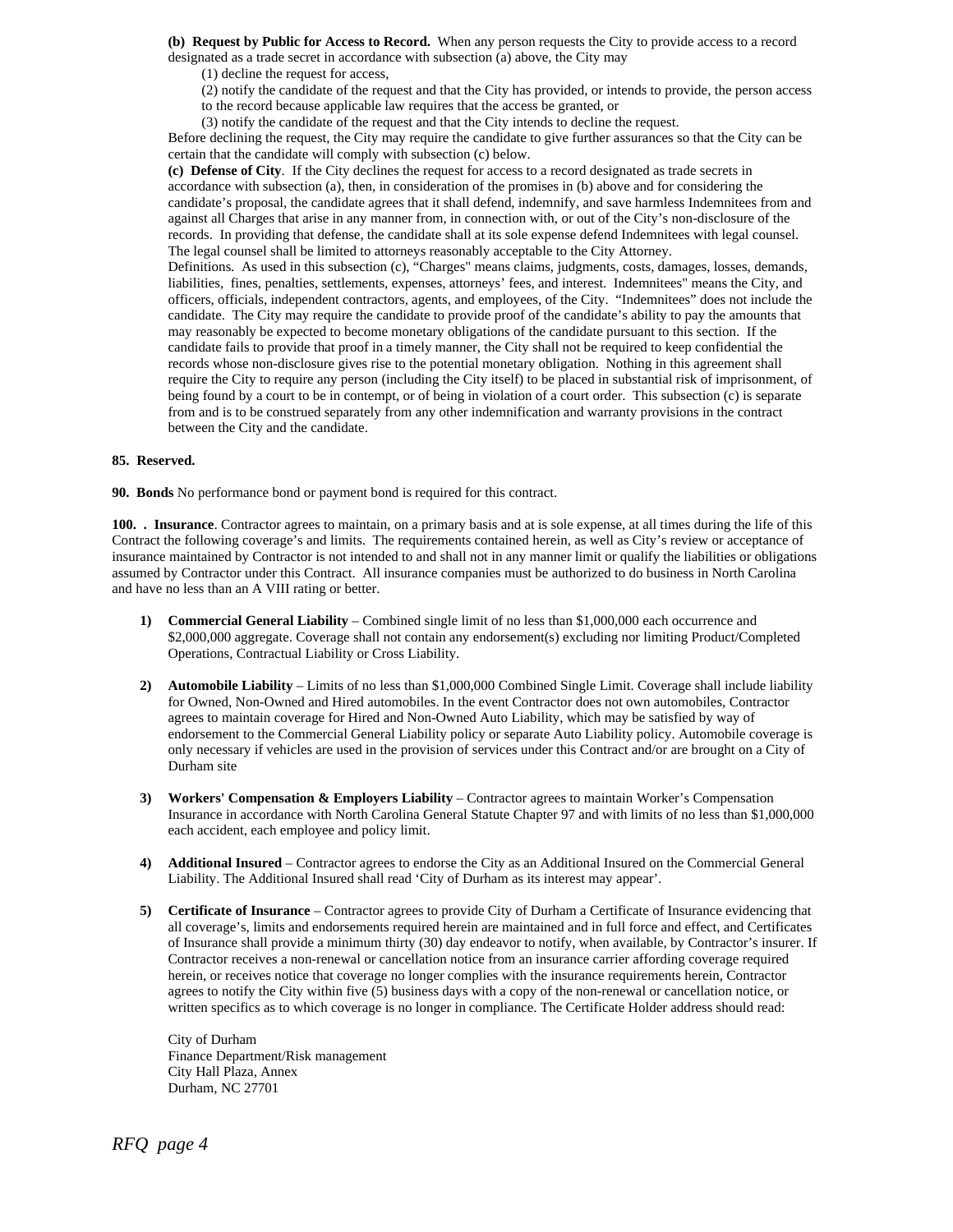**6) Umbrella or Excess Liability** – Contractor may satisfy the minimum liability limits required above under an Umbrella or Excess Liability policy. There is no minimum Per Occurrence limit of liability under the Umbrella or Excess Liability, however, the Annual Aggregate limits shall not be less than the highest 'Each Occurrence' limit for required policies. Contractor agrees to endorse City of Raleigh as an 'Additional Insured' on the Umbrella or Excess Liability, unless the Certificate of Insurance states the Umbrella or Excess Liability provides coverage on a 'Follow-Form' basis.

#### **110. Discretion of the City**.

A. The City of Durham reserves the right to reject any or all proposals.

B. NOTWITHSTANDING anything to the contrary in this document or in any addendums to this document, unless the contrary provision refers specifically to this provision, the City reserves the right (i) to negotiate changes of any nature with any candidate with respect to any term, condition, or provision in this document and/or in any proposals, whether or not something is stated to be mandatory and whether or not it is said that a proposal will be rejected if certain information or documentation is not submitted with it, and (ii) to enter into an agreement for some or all of the work with one or more persons, firms, or corporations that do not submit proposals. For example, all deadlines are for the administrative convenience or needs of the City and may be waived by the City in its discretion. This subparagraph B applies to the entire RFQ, including the SDBE portions.

C. Where the City asks or tells candidates to do stated things, such as that a proposal should follow a stated format or that the candidate should do stated things in seeking the contract, the City may reject a proposal because it does not comply with those requests, so the candidate is adding to its risk of rejection by non-compliance. Still, the City may, in its discretion, waive non-compliance. This subsection (C) does not limit subsections (A) and (B).

D. Of course, once a contract is signed, the parties to the contract may enforce the contract according to its terms as allowed by applicable law.

# **SCHEDULE**

**120. Schedule**. This schedule is the City's best estimate of the schedule that will be followed. If a component of this schedule from the beginning to contract award is delayed, the rest of the schedule will be shifted by the same number of days.

Pre-Proposal Meeting: Tuesday March 5, 2019 at 2:00 PM in Conference Room 3A Last date for receipt of proposals: Tuesday March 21, 2019 at 4:00 PM Conclude Shortlisting, 14 days after previous step (If Required) Conclude Presentations: 14 days after previous step (If Required) Conclude Contract Negotiations: 14 days after previous step City Council authorizes the City Manager to sign the contract, 45 days after previous step City Manager and successful candidate sign contract, 30 days after previous step

**130. Keeping Proposals Open**. All proposals will remain open and valid for the City to accept for a period of 90 days after the deadline for submission of proposals. The Project Manager may release candidates from this obligation by a written letter that specifically refers to this paragraph if he or she determines that the candidate and/or the proposal will not meet the City's needs

**140. Deadline to Submit Proposals.** Candidates should see that their proposals are received at the following address by 4:00 PM on March 21, 2019.

Clint Blackburn, PE City of Durham, Public Works Department 101 City Hall Plaza, Suite 3100 Durham, NC 27701

#### **GETTING MORE INFORMATION ON THE PROJECT AND RFQ PROCESS**

**150. Questions.** Questions about the RFQ and the RFQ process should be submitted to the project manager identified at the beginning of this RFQ.

**160. Pre-submittal conferences, meetings, and site visits**. The City will conduct a pre-submittal meeting on at 10:30 AM on the third floor of City Hall, Public Works West conference room (3B). Attendees should already be familiar with this RFQ.

**170. Updates and revisions to RFQ**. If you have supplied the Project Manager with your preferred method of contact (email, fax, etc.), updates to this RFQ ("addendums" or "addenda") will be sent to you in that manner. This RFQ and addendums are normally posted on the City's website, on the Purchasing Division's webpage. Check that webpage to see that you have received all addenda.

# **EVALUATION CRITERIA**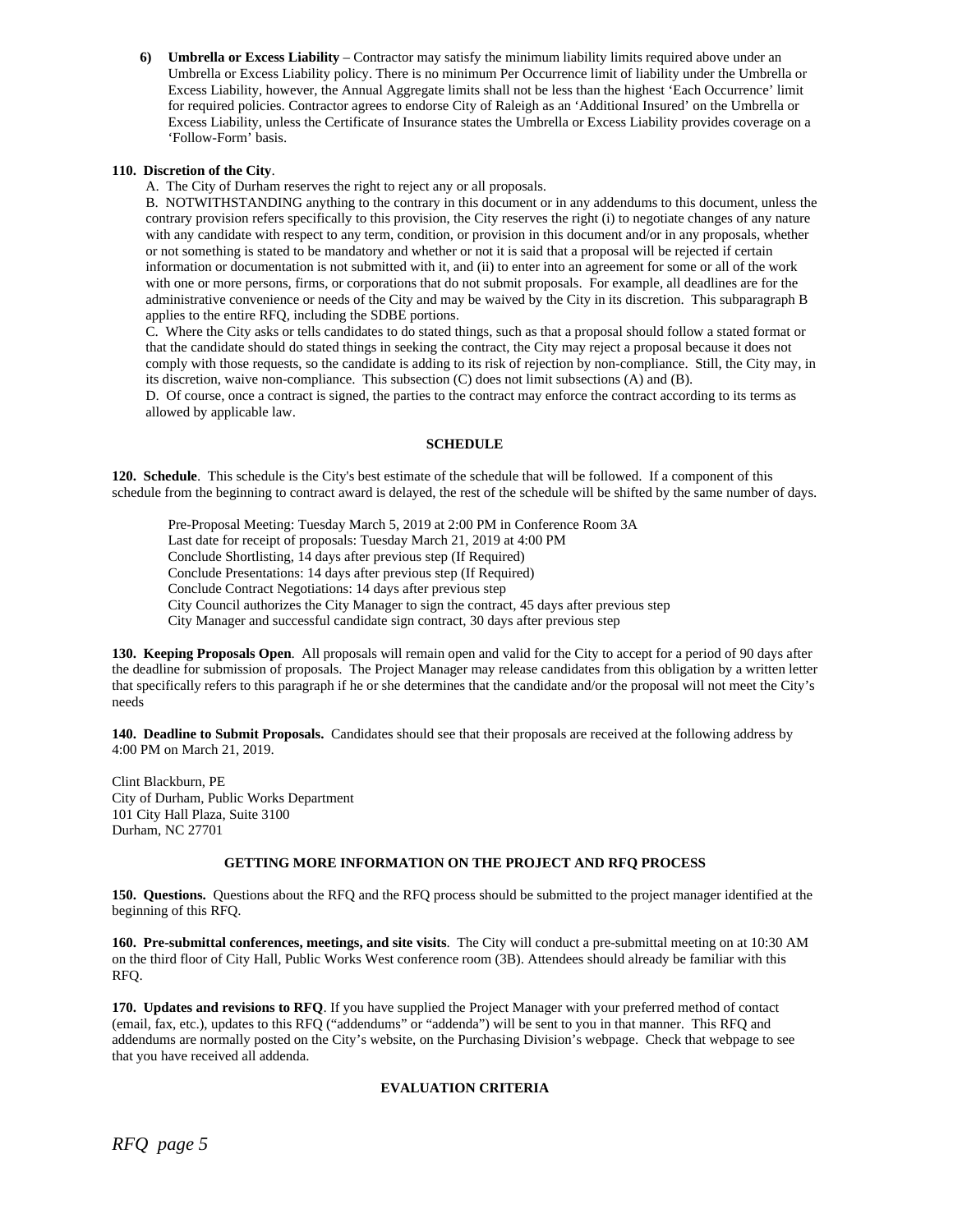**180. Evaluation Criteria.** If an award is made, it is expected that the City's award will be to the candidate that agrees to meet the needs of the City. A number of relevant matters will be considered, including qualifications and cost.

#### **190. Understanding of the Project**

Proposals will be evaluated against the questions set out below.

- (a) How well has the candidate demonstrated a thorough understanding of the purpose and scope of the project?
- (b) How well has the candidate identified issues and potential problems related to the project?
- (c) How well has the candidate demonstrated that it understands the deliverables the City expects it to provide?
- (d) How well has the candidate demonstrated that it understands the City's schedule and can meet it?
- (e) Adherence to the City's SDBE program.

# **200. Methodology Used for the Project**

Proposals will be evaluated against the questions set out below.

- (a) How well does the methodology depict a logical approach to fulfilling the requirements of the RFQ?
- (b) How well does the methodology match and contribute to achieving the objectives set out in the RFQ?
- (c) How well does the methodology interface with the schedule in the RFQ?

#### **210. Management Plan for the Project**

Proposals will be evaluated against the questions set out below.

- (a) How well does the management plan support all of the project requirements and logically lead to the deliverables required in the RFQ?
- (b) How well is accountability completely and clearly defined?
- (c) Is the organization of the project team clear?
- (d) How well does the management plan illustrate the lines of authority and communication?
- (e) To what extent does the candidate already have the hardware, equipment, and licenses necessary to perform the contract?
- 
- (f) Does it appear that the candidate can meet the schedule set out in the RFQ?<br>(g) Has the candidate offered alternate deliverables and gone beyond the minim Has the candidate offered alternate deliverables and gone beyond the minimum tasks necessary to meet the objectives of the RFQ?
- (h) Is the proposal practical, feasible, and within budget?
- (i) How well have potential problems been identified?
- (j) Is the proposal responsive to all material requirements in the RFQ?

#### **220. Experience and Qualifications**

Proposals will be evaluated against the questions set out below.

#### *Questions regarding the personnel.*

- (a) Do the individuals assigned to the project have experience on similar projects?
- (b) Are resumes complete and do they demonstrate backgrounds that are desirable for individuals engaged in the work the project requires?
- (c) How extensive are the applicable education and experience of the personnel designated to work on the project?
- (d) How knowledgeable are the candidate's personnel of the local area and how many individuals have worked in the area previously?

#### *Questions regarding the candidate:*

- (e) How well has the candidate demonstrated experience in completing similar projects on time and within budget?
- (f) How successful is the general history of the candidate regarding timely and successful completion of projects?
- (g) Has the candidate provided letters of reference from clients?<br>(h) How reasonable are the candidate's cost estimates?
- How reasonable are the candidate's cost estimates?
- (i) If subcontractors will perform work on the contract, how well do they measure up to the evaluation used for the candidate?

#### **230. Contract Cost**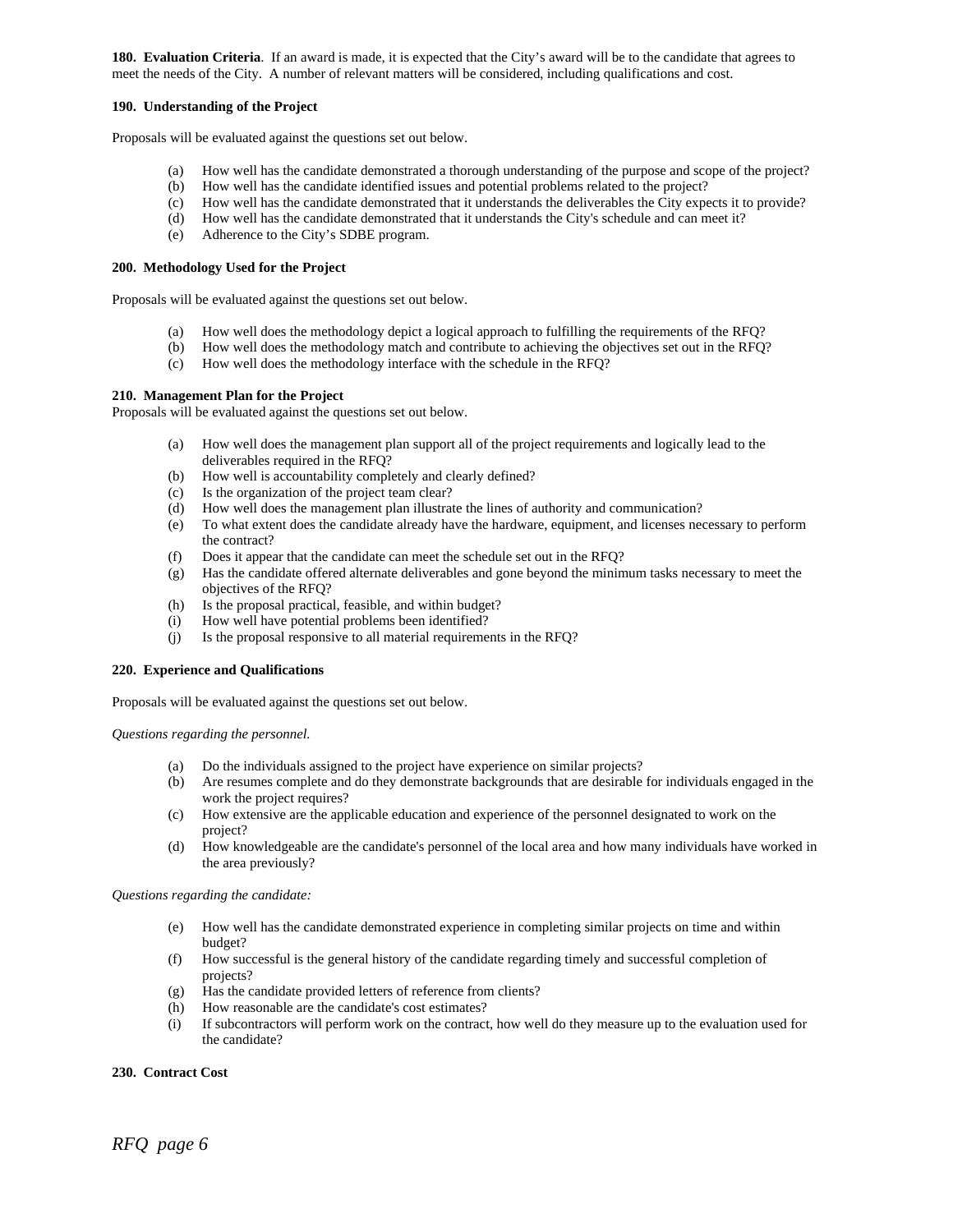When soliciting for architects, engineers, surveyors, and CMARs, the best firm is identified without regard to cost.

# **240. Contents of Proposal.**

# **CONTENTS OF PROPOSAL**

The proposal should include sections, numbered as follows:

1. **Contact information**. Include the candidate's name and address, and the contact information (name, mailing address, email address, fax number, and telephone number) of the person whom the City should contact regarding the proposal.

2. **Legal Status of the Candidate and Signers**. State the full, exact name of the candidate. State whether the candidate is an individual, corporation, limited partnership, general partnership, limited liability company, professional corporation, professional association, etc. If it is anything other than an individual or a general partnership, specify the State under which the entity is organized. If the State under which the entity is organized is not North Carolina, specify whether the candidate has received a certificate of authority from the N. C. Secretary of State to transact business in North Carolina. State whether the entity is in existence at the time the proposal is submitted, and if not, whether and when the candidate intends to officially form the entity. State the names and titles of the individuals who will sign the contract with the City.

3. **Qualifications, References, and Licenses**. This part should include the candidate's experience on similar projects and include references and how to contact them. List the candidate's current licenses that are pertinent to this project.

4. **Project Team, Location of Work, and Subcontracting**. State the names and qualifications of the individuals who will have responsibility for this project

5. **Methods and Procedures**. State how the work will be accomplished. Explain if one individual will be in responsible charge or a team approach will be used.

6. **Compensation**. Do not provide any dollar amount, only the information as requested. Indicate a preference for how compensation will be structured. Will any expenses to be charged separately for the Project Manager activities? Will the Inspector require a vehicle, and will that be a separate expense, or billed concurrent with the individual.

7. **Assumptions regarding City of Durham Actions and Participation**. If your proposal assumes that the City will take certain actions, provide facilities, or do anything else, you should state these assumptions explicitly.

8. **Equal Business Opportunity Program.** All contractors are required to provide information requested in the "SDBE Professional Services Forms" package. The "Declaration of Performance," "Participation Documentation," Managerial Profile," "Equal Employment Opportunity Statement" and the "Employee Breakdown" documents are required of all contractors. In lieu of "Employee Breakdown," contractors may submit a copy of the current EEO-1 form (corporate basis). Other forms in the package should be used as needed.

9. **Small Local Business Enterprises (SLBEs)** Competition for this work is restricted to "small local business enterprises" (SLBEs). Only firms certified by EO/EA to be SLBEs may compete. The candidate shall confirm their SLBE status.

10. **Financial Condition, Insurance, and Bonds**. The candidate shall provide information to substantiate their Financial Condition, Insurability, and ability to obtain the necessary Bonds, if any.

11. **Conflict of Interest**. If the candidate has any grounds to believe there could be a conflict of interest, such as that a City employee who is involved in awarding the contract has a connection with the candidate, please explain.

12. **Non-collusion**. This RFQ constitutes an invitation to propose. Sign the following and include it with your response:

#### NON‐COLLUSION AFFIDAVIT

By executing this proposal, I certify that this proposal is submitted to the City of Durham competitively and without collusion. I am authorized to represent the candidate both in submitting this bid and in making this Non‐collusion Affidavit. To the best of my knowledge and belief, (1) the candidate has not violated N. C. General Statute section 133‐24 in connection with the proposal, (2) the candidate has not entered into any agreement, participated in any collusion, or otherwise taken any action in restraint of free competitive bidding in connection with its proposal, and (3) the candidate intends to do the work with its own bonafide employees or subcontractors and is not bidding for the benefit of another contractor. The neuter includes the masculine and the feminine. The candidate to which this Non‐Collusion Affidavit refers is: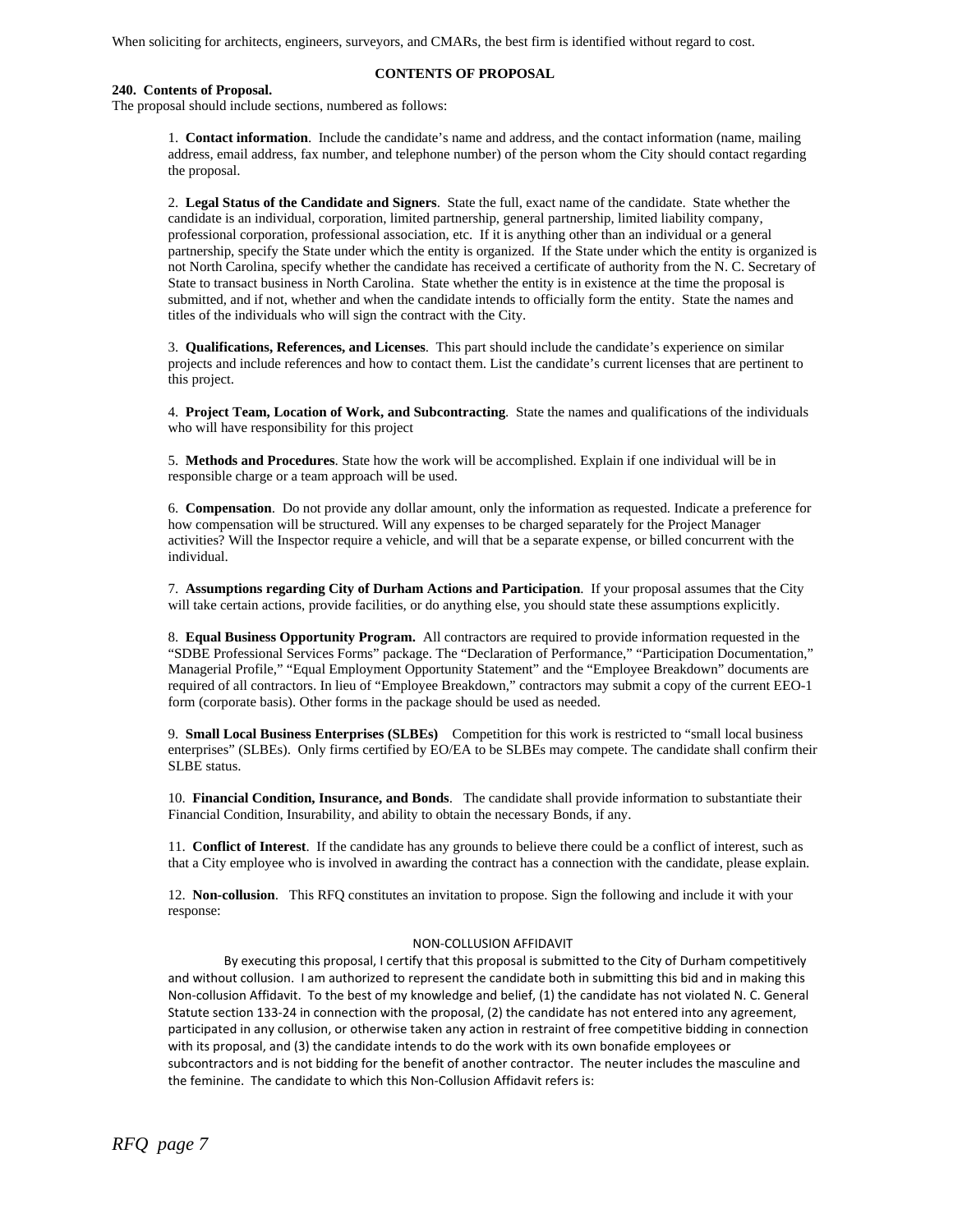| (insert name of candidate)                                                                                                                                     |                                                                                                                  |
|----------------------------------------------------------------------------------------------------------------------------------------------------------------|------------------------------------------------------------------------------------------------------------------|
| (signature of individual)                                                                                                                                      |                                                                                                                  |
|                                                                                                                                                                | ACKNOWLEDGMENT                                                                                                   |
| Type or print name of the individual who signed the affidavit:                                                                                                 |                                                                                                                  |
| Type or print the name of Notary Public signing this acknowledgment:                                                                                           |                                                                                                                  |
|                                                                                                                                                                |                                                                                                                  |
| Notary's residence: County of __________________________________, State of ____________                                                                        |                                                                                                                  |
| (2) I have personal knowledge, or satisfactory evidence, of the individual's identity; and (3) the individual<br>acknowledged signing the foregoing affidavit. | I, the Notary Public named above, certify (1) the individual named above personally appeared before me this day, |
|                                                                                                                                                                | Notary Public                                                                                                    |
| My commission expires:                                                                                                                                         |                                                                                                                  |
|                                                                                                                                                                |                                                                                                                  |

\_\_\_\_\_\_\_\_\_\_\_\_\_\_\_\_\_\_\_\_\_\_\_\_\_\_\_\_\_\_\_\_\_\_\_\_\_\_\_\_\_\_\_\_\_\_\_\_\_\_\_\_\_\_\_\_.

#### **COVER LETTER WITH PROPOSAL**

**250. Cover letter**. The proposal should contain a cover letter, signed by a principal of the candidate. The cover letter should contain the following statement:

The undersigned, whose title and position with the candidate are stated next to or beneath his or her signature, has the authority to submit this proposal (including this cover letter) on behalf of the candidate in response to the City of Durham's Request for Proposals.

Unless otherwise clearly stated in this response to the RFQ, our proposal accepts the terms and conditions stated in the RFQ, including the description of services to be performed and the provisions of the contract to be signed.

The cover letter should contain one of the following two paragraphs A or B. If (i) the cover letter lacks both paragraph A and paragraph B, or (ii) the cover letter contains paragraph A but fails to comply with the instructions in the section of the RFQ titled "Trade Secrets and Confidentiality," the City may treat everything it receives from the candidate as NOT trade secret or confidential, and the City may disclose to the public everything it receives from the candidate.

A. With respect to all trade secrets that the candidate may submit to the City in connection with this proposal or the contract, if the contract is awarded to the candidate, the candidate shall comply with the section of the RFQ titled "Trade Secrets and Confidentiality," including all of its subsections, including the subsection titled "Defense of City." The candidate acknowledges that the City will rely on the preceding sentence.

*-or-*

B. The candidate is not submitting any trade secrets to the City in connection with this proposal or the contract; if the contract is awarded to the candidate, the candidate will not submit any trade secrets to the City in connection with this proposal or the contract. The candidate acknowledges that the City will rely on the preceding sentence.

**260. Addendums**. The cover letter should list the last addendum that the City issues for this RFQ, with a statement such as *The undersigned candidate has read all the addendums issued by the City for this RFQ, through and including Addendum No.* \_\_\_\_. In that blank the candidate should list the number of the last addendum.

#### **HOW TO SUBMIT A PROPOSAL**

# **270. How to submit a proposal**.

Candidates should submit their proposals in a sealed envelope. The envelope should be addressed for delivery to the Project Manager at the address shown in the "Project Manager and Contact with City" section at the beginning of this RFQ.